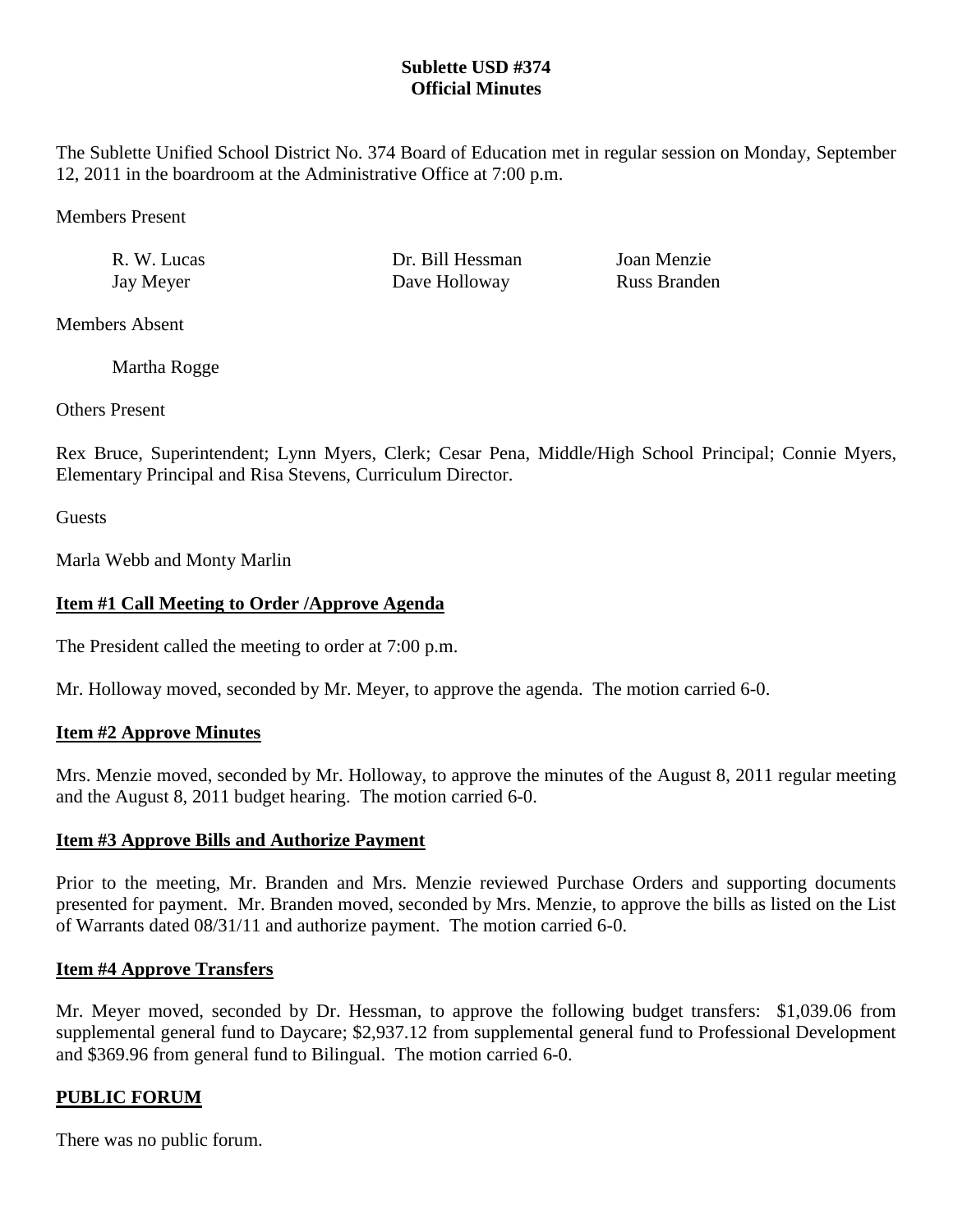Board Minutes Page 2 September 12, 2011

### **Reports**

### Save for America

Marla Webb of Centera Bank presented the School Savings Deposit Program Agreement. Mrs. Menzie moved, seconded by Mr. Holloway, to accept the agreement for 2011/2012 school year. The motion carried 6-0.

### Curriculum

Mrs. Stevens reported that the Math SAC, the Science SAC and the Business Technology SAC had met. She stated the Business Technology SAC is considering incorporating the EverFi financial education program into the high school curriculum.

#### Principals

Mr. Pena gave the middle school/high school report. He reported that the middle/high school had made AYP.

Mrs. Myers reported on the elementary school enrollment, the Sublette Best afterschool program and that the food service department had received a grant that will pay for the afterschool snacks. She also reported the elementary school had made AYP.

#### SWPRSC/HPEC

Mr. Meyer reported on the SWPRSC Board meeting. Mr. Lucas reported on the HPEC meeting.

### Superintendent:

Mr. Bruce introduced Monty Marlin, Athletic Director; who reported on High Plains League activity.

Mr. Bruce reported that the Kansas School Garden Curriculum, K-12 Educators (Kansas Green Schools) will be holding a conference at the middle/high school on October 26 and 27, 2011. He also reported on projected enrollment, the elementary heating and cooling project and the elementary window project.

#### **Item #5 Executive Session – Non-elected Personnel**

Mrs. Holloway moved, seconded by Mr. Meyer, to go into executive session to discuss non-elected personnel, in order protect the privacy interest of an identifiable individual(s), to include Mr. Bruce in executive session, and to reconvene to open session in the boardroom at 8:55 p.m. The motion carried 6-0.

The Board reconvened to open session at 8:55 p.m.

### **Item #6 Contract Approval**

Mrs. Menzie moved, seconded by Mr. Meyer, to approve the supplemental contract for Joanna Grant as the dance team sponsor. The motion carried 6-0.